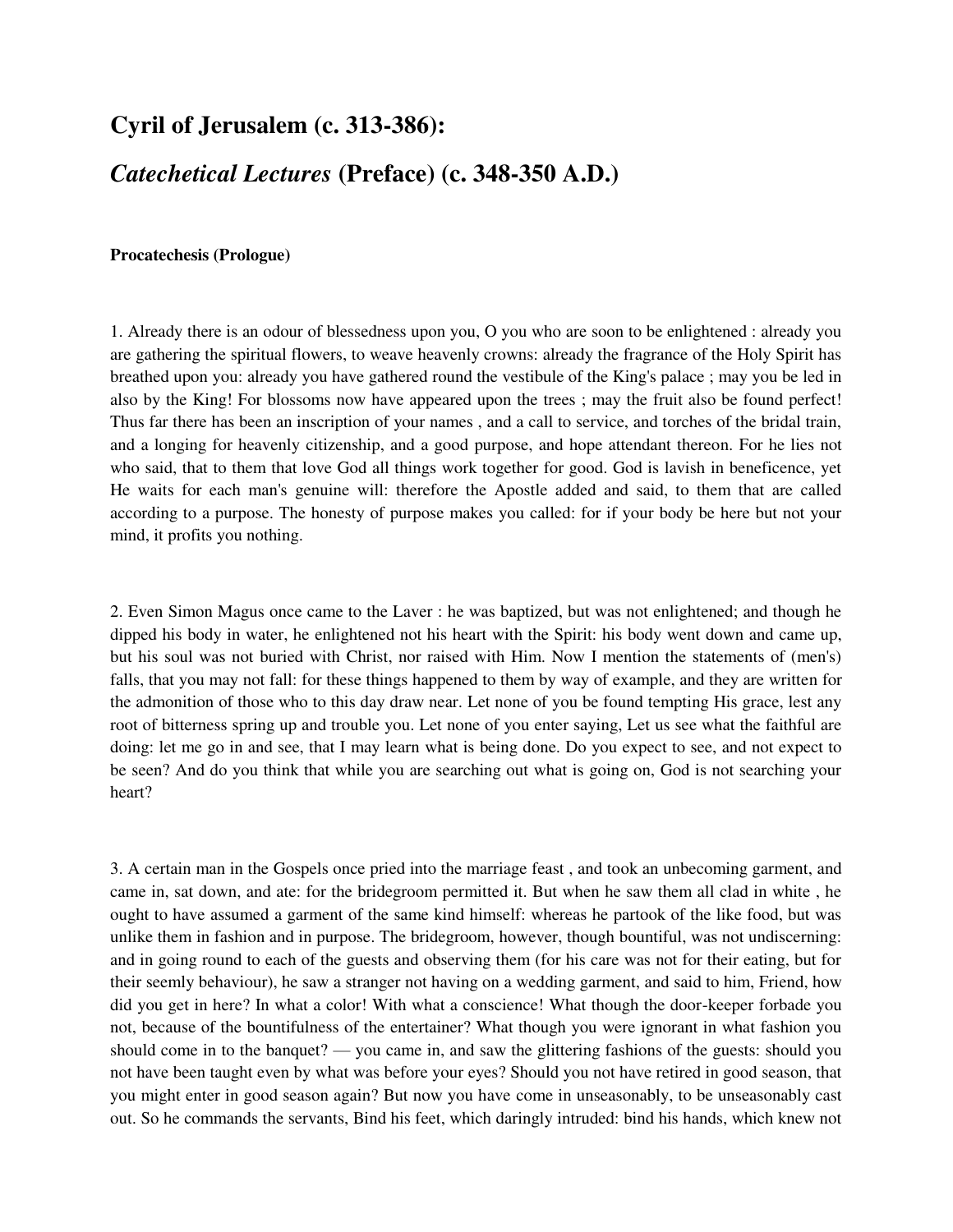how to put a bright garment around him: and cast him into the outer darkness; for he is unworthy of the wedding torches. You see what happened to that man: make your own condition safe.

4. For we, the ministers of Christ, have admitted every one, and occupying, as it were, the place of door-keepers we left the door open: and possibly thou entered with your soul bemired with sins, and with a will defiled. You entered, and were allowed: your name was inscribed. Tell me, do you behold this venerable constitution of the Church? Do you view her order and discipline , the reading of Scriptures , the presence of the ordained , the course of instruction ? Be abashed at the place, and be taught by what you see. Go out opportunely now, and enter most opportunely tomorrow.

If the fashion of your soul is avarice, put on another fashion and come in. Put off your former fashion, cloke it not up. Put off, I pray you, fornication and uncleanness, and put on the brightest robe of chastity. This charge I give you, before Jesus the Bridegroom of souls come in and see their fashions. A long notice is allowed you; you have forty days for repentance: you have full opportunity both to put off, and wash, and to put on and enter. But if you persist in an evil purpose, the speaker is blameless, but you must not look for the grace: for the water will receive, but the Spirit will not accept you. If any one is conscious of his wound, let him take the salve; if any has fallen, let him arise. Let there be no Simon among you, no hypocrisy, no idle curiosity about the matter.

5. Possibly too you have come on another pretext. It is possible that a man is wishing to pay court to a woman, and came hither on that account. The remark applies in like manner to women also in their turn. A slave also perhaps wishes to please his master, and a friend his friend. I accept this bait for the hook, and welcome you, though you came with an evil purpose, yet as one to be saved by a good hope. Perhaps you knew not whither you were coming, nor in what kind of net you are taken. You have come within the Church's nets : be taken alive, flee not: for Jesus is angling for you, not in order to kill, but by killing to make alive: for you must die and rise again. For you have heard the Apostle say, Dead indeed unto sin, but living unto righteousness . Die to your sins, and live to righteousness, live from this very day.

6. See, I pray you, how great a dignity Jesus bestows on you. You were called a Catechumen, while the word echoed round you from without; hearing of hope, and knowing it not; hearing mysteries, and not understanding them; hearing Scriptures, and not knowing their depth. The echo is no longer around you, but within you; for the indwelling Spirit henceforth makes your mind a house of God. When you shall have heard what is written concerning the mysteries, then will you understand things which thou knew not. And think not that you receive a small thing: though a miserable man, you receive one of God's titles. Hear St. Paul saying, God is faithful . Hear another Scripture saying, God is faithful and just . Foreseeing this, the Psalmist, because men are to receive a title of God, spoke thus in the person of God: I said, You are Gods, and are all sons of the Most High. But beware lest thou have the title of faithful, but the will of the faithless. You have entered into a contest, toil on through the race: another such opportunity you cannot have. Were it your wedding day before you, would you not have disregarded all else, and set about the preparation for the feast? And on the eve of consecrating your soul to the heavenly Bridegroom, will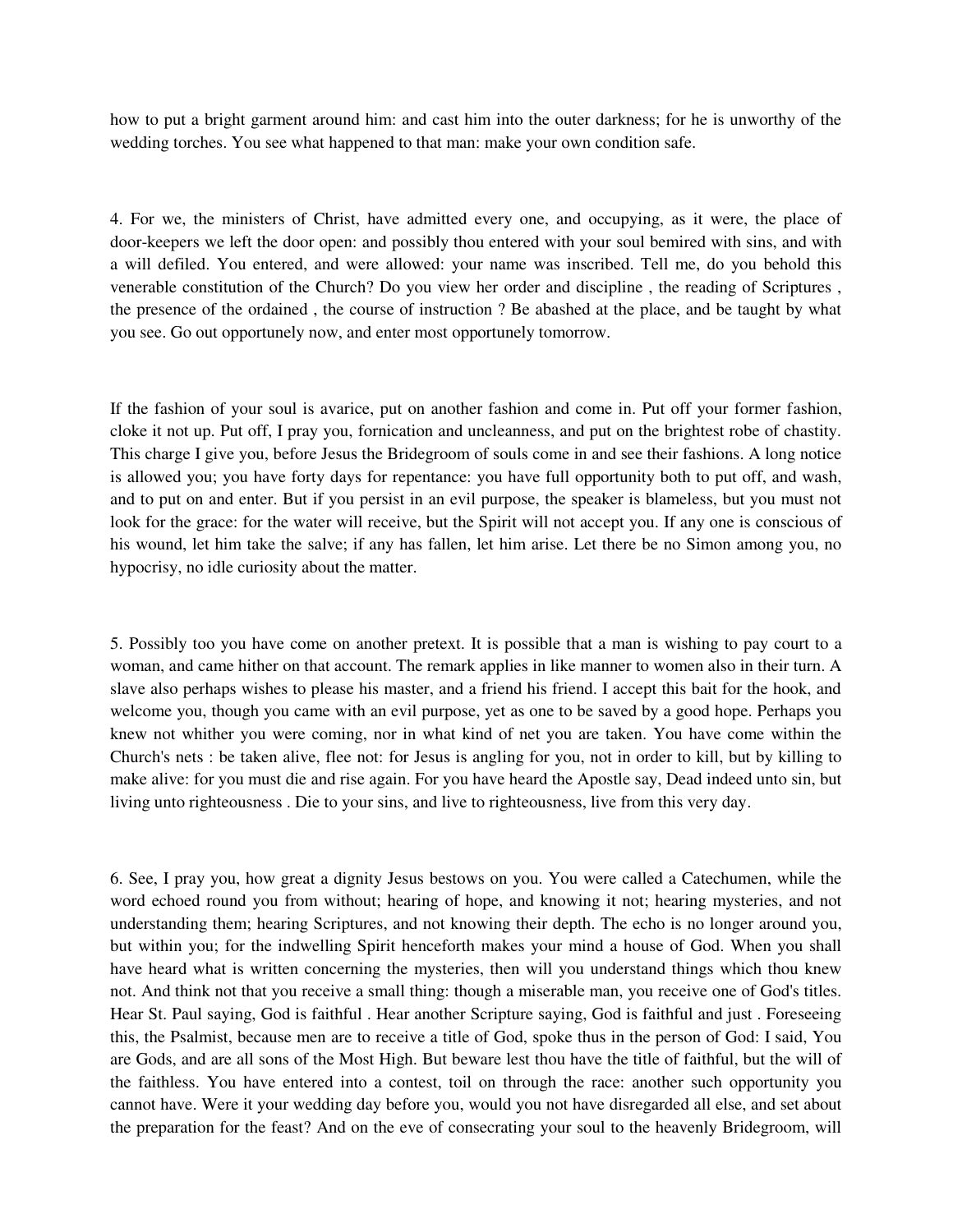you not cease from carnal things, that you may win spiritual?

7. We may not receive Baptism twice or thrice; else it might be said, Though I have failed once, I shall set it right a second time: whereas if you fail once, the thing cannot be set right; for there is one Lord, and one faith, and one baptism : for only the heretics are re-baptized , because the former was no baptism.

8. For God seeks nothing else from us, save a good purpose. Say not, How are my sins blotted out? I tell you, By willing, by believing. What can be shorter than this? But if, while your lips declare you willing, your heart be silent, He knows the heart, who judges you. Cease from this day from every evil deed. Let not your tongue speak unseemly words, let your eye abstain from sin, and from roving after things unprofitable.

9. Let your feet hasten to the catechisings; receive with earnestness the exorcisms : whether thou be breathed upon or exorcised, the act is to you salvation. Suppose you have gold unwrought and alloyed, mixed with various substances, copper, and tin, and iron, and lead: we seek to have the gold alone; can gold be purified from the foreign substances without fire? Even so without exorcisms the soul cannot be purified; and these exorcisms are divine, having been collected out of the divine Scriptures. Your face has been veiled , that your mind may henceforward be free, lest the eye by roving make the heart rove also. But when your eyes are veiled, your ears are not hindered from receiving the means of salvation. For in like manner as those who are skilled in the goldsmith's craft throw in their breath upon the fire through certain delicate instruments, and blowing up the gold which is hidden in the crucible stir the flame which surrounds it, and so find what they are seeking; even so when the exorcists inspire terror by the Spirit of God, and set the soul, as it were, on fire in the crucible of the body, the hostile demon flees away, and there abide salvation and the hope of eternal life, and the soul henceforth is cleansed from its sins and has salvation. Let us then, brethren, abide in hope, and surrender ourselves, and hope, in order that the God of all may see our purpose, and cleanse us from our sins, and impart to us good hopes of our estate, and grant us repentance that brings salvation. God has called, and His call is to you.

10. Attend closely to the catechisings, and though we should prolong our discourse, let not your mind be wearied out. For you are receiving armour against the adverse power, armour against heresies, against Jews, and Samaritans , and Gentiles. You have many enemies; take to you many darts, for you have many to hurl them at: and you have need to learn how to strike down the Greek, how to contend against heretic, against Jew and Samaritan. And the armour is ready, and most ready the sword of the Spirit : but thou also must stretch forth your right hand with good resolution, that you may war the Lord's warfare, and overcome adverse powers, and become invincible against every heretical attempt.

11. Let me give you this charge also. Study our teachings and keep them forever. Think not that they are the ordinary homilies ; for though they also are good and trustworthy, yet if we should neglect them today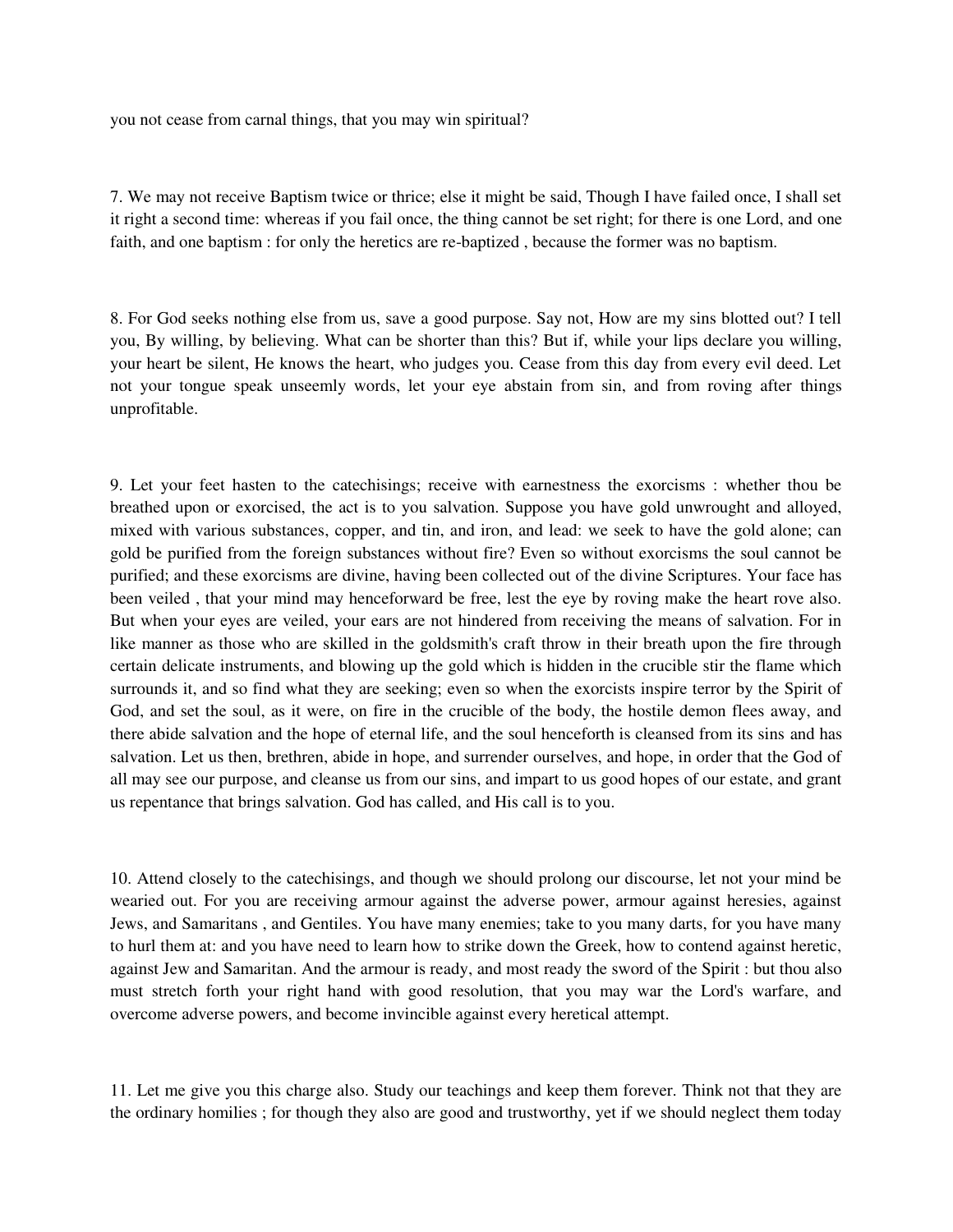we may study them tomorrow. But if the teaching concerning the laver of regeneration delivered in a consecutive course be neglected today, when shall it be made right? Suppose it is the season for planting trees: if we do not dig, and dig deep, when else can that be planted rightly which has once been planted ill? Suppose, pray, that the Catechising is a kind of building: if we do not bind the house together by regular bonds in the building, lest some gap be found, and the building become unsound, even our former labour is of no use. But stone must follow stone by course, and corner match with corner, and by our smoothing off inequalities the building must thus rise evenly. In like manner we are bringing to you stones, as it were, of knowledge. You must hear concerning the living God, you must hear of Judgment, must hear of Christ, and of the Resurrection. And many things there are to be discussed in succession, which though now dropped one by one are afterwards to be presented in harmonious connection. But unless thou fit them together in the one whole, and remember what is first, and what is second, the builder may build, but you will find the building unsound.

12. When, therefore, the Lecture is delivered, if a Catechumen ask you what the teachers have said, tell nothing to him that is without. For we deliver to you a mystery, and a hope of the life to come. Guard the mystery for Him who gives the reward. Let none ever say to you, What harm to you, if I also know it? So too the sick ask for wine; but if it be given at a wrong time it causes delirium, and two evils arise; the sick man dies, and the physician is blamed. Thus is it also with the Catechumen, if he hear anything from the believer: both the Catechumen becomes delirious (for he understands not what he has heard, and finds fault with the thing, and scoffs at what is said), and the believer is condemned as a traitor. But you are now standing on the border: take heed, pray, to tell nothing out; not that the things spoken are not worthy to be told, but because his ear is unworthy to receive. You were once yourself a Catechumen, and I described not what lay before you. When by experience you have learned how high are the matters of our teaching, then you will know that the Catechumens are not worthy to hear them.

13. You who have been enrolled have become sons and daughters of one Mother. When you have come in before the hour of the exorcisms, let each one of you speak things tending to godliness: and if any of your number be not present, seek for him. If you were called to a banquet, would you not wait for your fellow ? If you had a brother, would you not seek your brother's good?

Afterwards busy not yourself about unprofitable matters: neither, what the city has done, nor the village, nor the King , nor the Bishop, nor the Presbyter. Look upward; that is what your present hour needs. Be still , and know that I am God. If you see the believers ministering, and showing no care, they enjoy security, they know what they have received, they are in possession of grace. But you stand just now in the turn of the scale, to be received or not: copy not those who have freedom from anxiety, but cherish fear.

14. And when the Exorcism has been done, until the others who are being exorcised have come , let men be with men, and women with women. For now I need the example of Noah's ark: in which were Noah and his sons, and his wife and his sons' wives. For though the ark was one, and the door was shut, yet had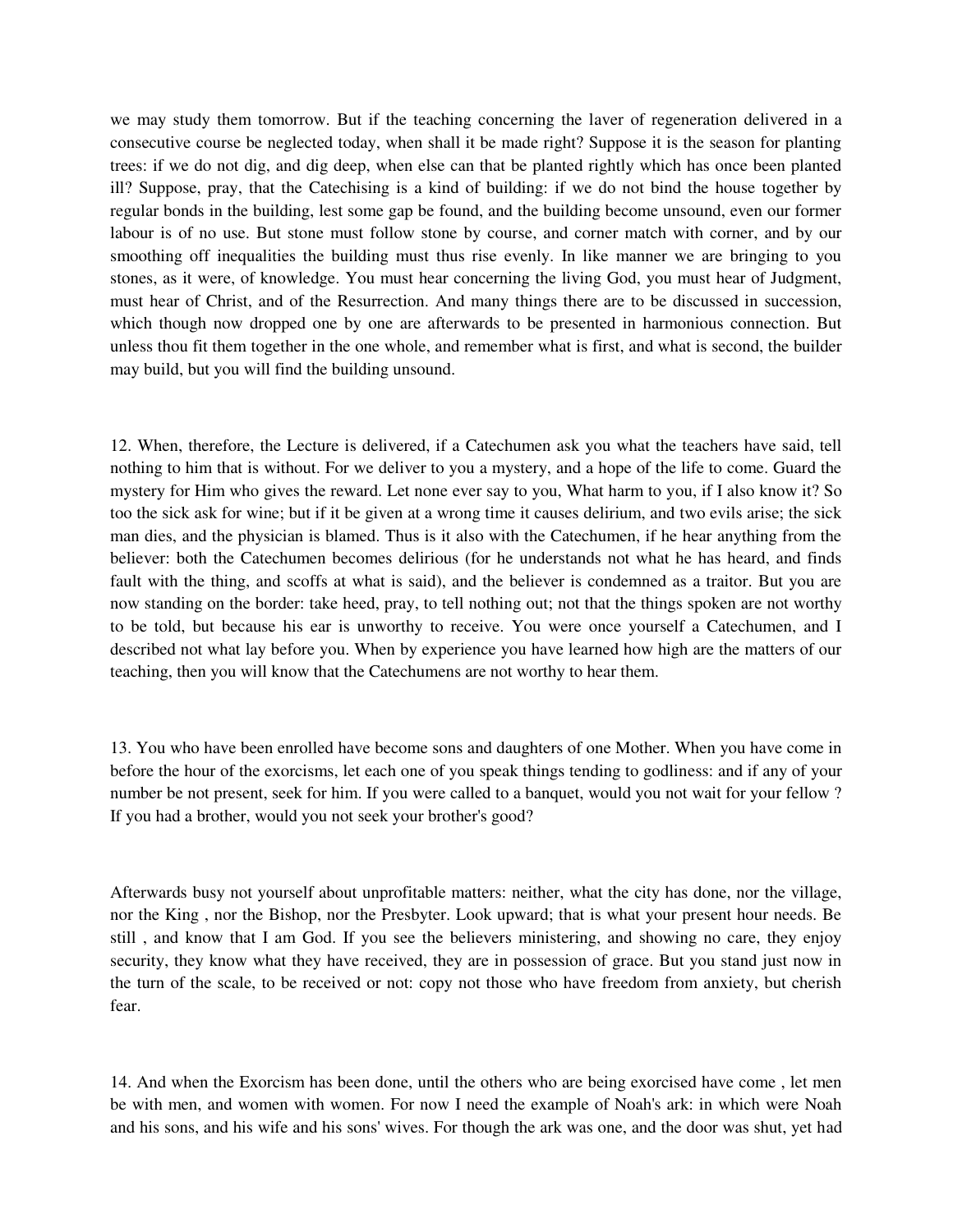things been suitably arranged. If the Church is shut, and you are all inside, yet let there be a separation, men with men, and women with women : lest the pretext of salvation become an occasion of destruction. Even if there be a fair pretext for sitting near each other, let passions be put away. Further, let the men when sitting have a useful book; and let one read, and another listen: and if there be no book, let one pray, and another speak something useful. And again let the party of young women sit together in like manner, either singing or reading quietly, so that their lips speak, but others' ears catch not the sound: for I suffer not a woman to speak in the Church. And let the married woman also follow the same example, and pray; and let her lips move, but her voice be unheard, that a Samuel may come, and your barren soul give birth to the salvation of God who has heard your prayer; for this is the interpretation of the name Samuel.

15. I shall observe each man's earnestness, each woman's reverence. Let your mind be refined as by fire unto reverence; let your soul be forged as metal: let the stubbornness of unbelief be hammered out: let the superfluous scales of the iron drop off, and what is pure remain; let the rust of the iron be rubbed off, and the true metal remain. May God sometime show you that night, the darkness which shines like the day, concerning which it is said, The darkness shall not be hidden from you, and the night shall shine as the day. Then may the gate of Paradise be opened to every man and every woman among you. Then may you enjoy the Christ-bearing waters in their fragrance. Then may you receive the name of Christ , and the power of things divine. Even now, I beseech you, lift up the eye of the mind: even now imagine the choirs of Angels, and God the Lord of all there sitting, and His Only-begotten Son sitting with Him on His right hand, and the Spirit present with them; and Thrones and Dominions doing service, and every man of you and every woman receiving salvation. Even now let your ears ring, as it were, with that glorious sound, when over your salvation the angels shall chant, Blessed are they whose iniquities are forgiven, and whose sins are covered : when like stars of the Church you shall enter in, bright in the body and radiant in the soul.

16. Great is the Baptism that lies before you : a ransom to captives; a remission of offenses; a death of sin; a new-birth of the soul; a garment of light; a holy indissoluble seal; a chariot to heaven; the delight of Paradise; a welcome into the kingdom; the gift of adoption! But there is a serpent by the wayside watching those who pass by: beware lest he bite you with unbelief. He sees so many receiving salvation, and is seeking whom he may devour. You are coming in unto the Father of Spirits, but you are going past that serpent. How then may you pass him? Have your feet shod with the preparation of the gospel of peace ; that even if he bite, he may not hurt you. Have faith in-dwelling, stedfast hope, a strong sandal, that you may pass the enemy, and enter the presence of your Lord. Prepare your own heart for reception of doctrine, for fellowship in holy mysteries. Pray more frequently, that God may make you worthy of the heavenly and immortal mysteries. Cease not day nor night: but when sleep is banished from your eyes, then let your mind be free for prayer. And if you find any shameful thought rise up in your mind, turn to meditation upon Judgment to remind you of Salvation. Give your mind wholly to study, that it may forget base things. If you find any one saying to you, Are you then going in, to descend into the water? Has the city just now no baths? Take notice that it is the dragon of the sea who is laying these plots against you. Attend not to the lips of the talker, but to God who works in you. Guard your own soul, that thou be not ensnared, to the end that abiding in hope you may become an heir of everlasting salvation.